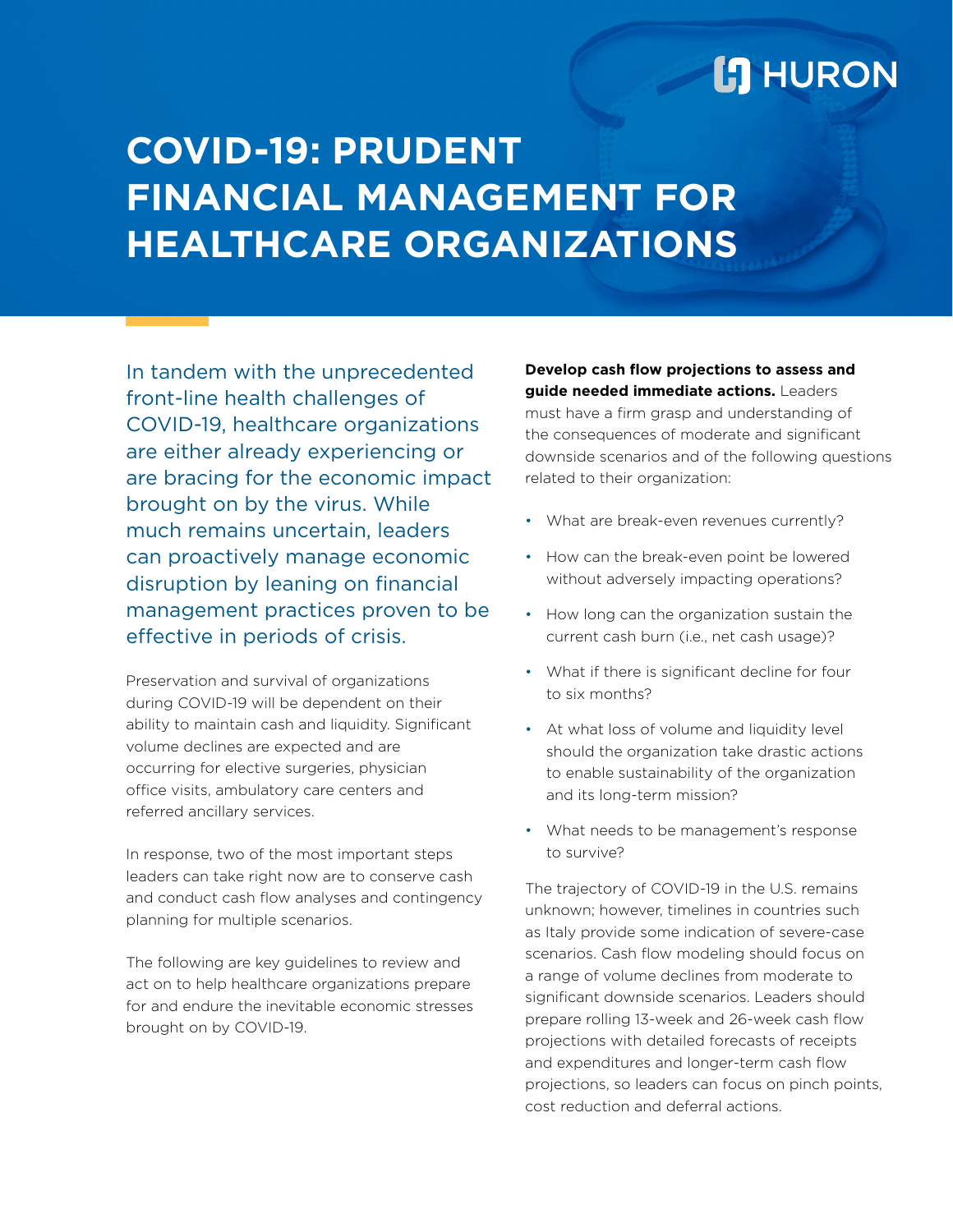#### **Carefully track COVID-19 expenses.**

Understanding the impact of added COVID-19 expenses may be critical later in securing federal funding or other assistance. Expenses tell an important part of the story of COVID-19's impact on organizations. In the course of maintaining business operations, COVID-19 expenses should be closely tracked, including extra labor costs, labor shortages due to self-quarantine, actual illness or family issues, protective gear and other related supplies.

#### **Maintain liquidity and access to capital.** Access

to liquidity tightens in a crisis. When a borrower is in default of covenants, a lender may freeze existing lines of credit or require paying down debt. Consider moving quickly to draw on currently available lines of credit and pursue additional lines with existing or alternative lenders, even at a higher cost of debt. Pursue deferred debt repayment terms and seek to limit or defer measurement of covenants.

Requests for county, state and federal loans and grants should also be considered based on financial projections. Don't wait until the organization is 30 days from exhausting liquidity to ask for help.

Realistic cash projections and modeling should paint a clear picture of an organization's sources and uses as well as its covenant compliance.

### **Consider the following actions:**

• Don't delay lender conversations. Take the initiative to begin dialogue with lenders right away if problems are anticipated and work to resolve issues before they become critical. Outline lender, vendor and key stakeholder communication plans, carefully scripting messages to each group.

Cash projections and modeling should reveal whether an organization will breach covenants or otherwise be unable to meet debt service, vendor and scheduled construction project payment requirements. Evaluate lender

relationships, collateral positions and potential lender options and actions (e.g., acceleration of debt, sweeping cash, foreclosure and forced sale).

• Delay nonessential projects. Defer capital expenditures, and slow or defer construction projects and any other major expenditures without immediate or rapid return on investment (ROI).

An exception during this time would be the costs of enabling expansion of telehealth and virtual care services. As organizations and patients rush to telehealth options, telehealth and virtual care services can help stem losses from volume declines in regular office visits, wellness checks and other ambulatory services, including the postponement of elective surgeries across the country.

• Take action to maintain timely billing and collections. Consider where there are opportunities to accelerate revenue or cash flow or to negotiate additional flexibility in managed care contracts.

Unique to COVID-19, huge swaths of the healthcare workforce are now in virtual work environments or are out of work for personal reasons, threatening productivity and shrinking the capacity of an organization's billing and revenue cycle businesses. Organizations will benefit from real-time analysis of their workflows, moving from monthly to daily checkins and increased triage and prioritization of the highest-value tasks.

• Take action with major payors. Now is the time to leverage payor-provider relationships. Seek to move to periodic interim payments (PIP), based on historical fee-for-service claims, until COVID-19 subsides. Additionally, all parties can benefit from removal of administrative barriers, including denials, referrals, authorizations, timely filing and reporting. Define how the organization will be paid for telehealth and other work not previously performed.